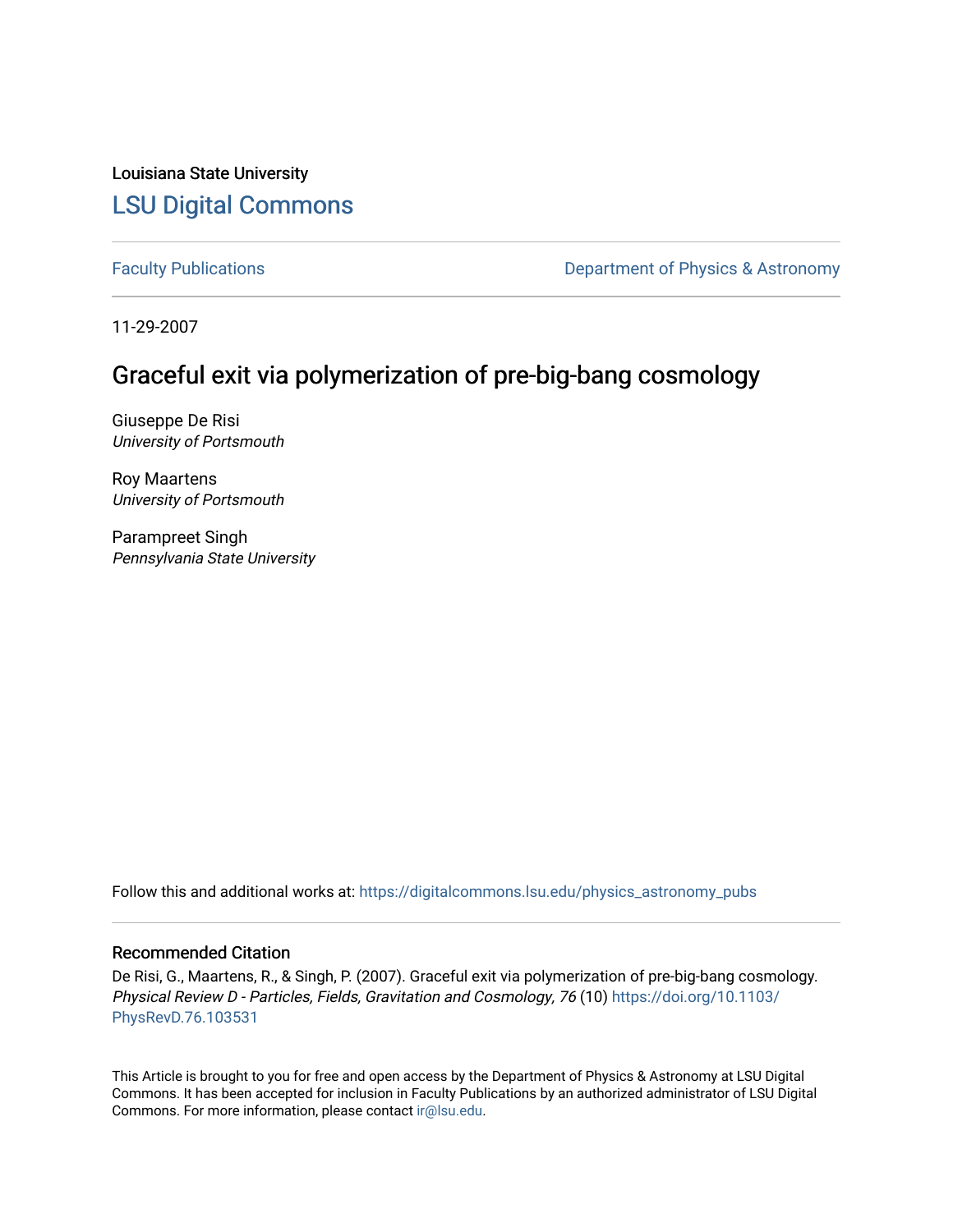# Graceful exit via polymerization of pre-big bang cosmology

Giuseppe De Risi<sup>1,2</sup>, Roy Maartens<sup>1</sup>, Parampreet Singh<sup>3</sup>

<sup>1</sup>Institute of Cosmology & Gravitation, University of Portsmouth, Portsmouth PO1 2EG, UK

 $^{2}$ Instituto Nazionale di Fisica Nucleare, 00186 Roma, Italy

 ${}^{3}$ Institute for Gravitational Physics & Geometry,

Pennsylvania State University, University Park PA 16802, USA

We consider a phenomenological modification of the Pre-Big Bang scenario using ideas from the resolution of curvature singularities in Loop Quantum Cosmology. We show that non-perturbative Loop modifications to the dynamics, arising from the underlying polymer representation, can resolve the graceful exit problem. The curvature and the dilaton energy stay finite at all times, in both the string and Einstein frames. In the string frame, the dilaton tends to a constant value at late times after the bounce.

#### I. INTRODUCTION

The problem of graceful exit from the pre- to the postbig bang branch, and the recovery of classical dynamics at late times, has remained a major issue for Pre-Big Bang (PBB) models [\[1](#page-7-0)] (for a review, see [\[2\]](#page-7-1)). The equations derived from the low energy effective action of string theory, cannot provide a smooth transition between the pre-big bang phase and the standard post-big bang phase of decreasing curvature. There have been many attempts to solve this problem of overcoming the curvature singularity. If it is assumed that the curvature at the transition time is small enough to use the low energy equations, then a smooth transition can be achieved either by adding a nonlocal dilaton potential to the action [\[2,](#page-7-1) [3](#page-7-2)], or by considering an anisotropic universe dominated by some kind of matter with a suitable equation of state [\[4](#page-7-3), [5](#page-7-4), [6,](#page-7-5) [7\]](#page-7-6). If the curvature is very large, higher-order corrections to the low energy effective action have to be added, which can be derived from the loop expansion and from the  $\alpha'$  expansion [\[8,](#page-7-7) [9,](#page-7-8) [10](#page-7-9), [11](#page-7-10), [12,](#page-7-11) [13\]](#page-7-12). Both of these approaches are based on ad hoc assumptions that have to be imposed by hand for a graceful exit solution. This is a consequence of our poor knowledge of the non-perturbative regime of string theory.

Curvature singularities have been recently studied in the framework of Loop Quantum Cosmology (LQC) [\[14\]](#page-7-13), which is a canonical quantization of homogeneous cosmological spacetimes based on Loop Quantum Gravity (LQG). The gravitational phase variables are the matrixvalued Ashtekar connection  $A_a^i$  and the conjugate triad  $E_i^a$ , and the elementary variables are the holonomies of the connection and the fluxes of the triad. In the quantum theory, holonomies represent fundamental excitations of quantum geometry which are polymer-like onedimensional excitations. Holonomies also provide information about the connection which does not have a corresponding operator in LQG/C. For classical FRW cosmology, connection is proportional to  $\dot{a}$  and thus holonomies encode information about the expansion (contraction) of the universe.

The quantum theory obtained from loop quantization turns out to be different from the Wheeler-de Witt quan-

tization (the polymer representation is not equivalent to the usual Fock representation). Wheeler-de Witt quantization does not resolve the cosmological singularity, but in LQC a generic resolution of curvature singularities has been obtained. The resulting picture is of a universe which bounces when curvature reaches Planck scale and is classical at low curvatures. This picture is based on extensive analytical and numerical investigations for FRW flat  $[15, 16]$  $[15, 16]$ , closed  $[17]$  and open  $[18]$ models, Bianchi I models [\[19](#page-7-18)], de Sitter [\[20](#page-7-19)] and anti-de Sitter models [\[21\]](#page-7-20). Recent investigations for flat models have further revealed the genericity of the bounce for a dense subspace of the physical Hilbert space [\[22](#page-7-21)].

LQC therefore in principle allows us to incorporate non-perturbative effects in PBB models, at least at a phenomenological level. If string theory and LQG both encompass elements of an eventual Quantum Gravity theory, then it is interesting to explore the phenomenology that results when one applies ideas from one approach to models constructed in the framework of the other. We focus only on this phenomenology, and do not attempt to address the fundamental issue of the relation between string theory and LQG. Instead our approach is to extract the basic elements of LQC quantization that are relevant to understand singularity resolution, and apply them to PBB models.

We start with the massless dilaton  $\phi$  in the Einstein frame and cast the problem as a Hamiltonian system in connection-triad phase space variables. Since there is no external time parameter in quantum gravity, subtleties arise in recovering the conventional notion of dynamics and identifying the post- and pre-big bang branches. These subtleties have been emphasized previously in the quantum cosmology of the PBB scenario [\[23\]](#page-7-22). To resolve them, we employ the ideas of relational dynamics used in LQC [\[15,](#page-7-14) [16,](#page-7-15) [17\]](#page-7-16) and treat the dilaton, which is monotonic, as an internal clock. The change of scale factor (or other observables) with respect to the internal clock can then be found by solving the Hamiltonian constraint and computing for example,  $da/d\phi$ . Classically, as well in the PBB scenario, in the backward evolution of the post-big bang branch, the scale factor goes to zero as  $\phi \to -\infty$ , and it increases with an increase in  $\phi$ . Similarly, the forward evolution of the pre-big bang branch results in a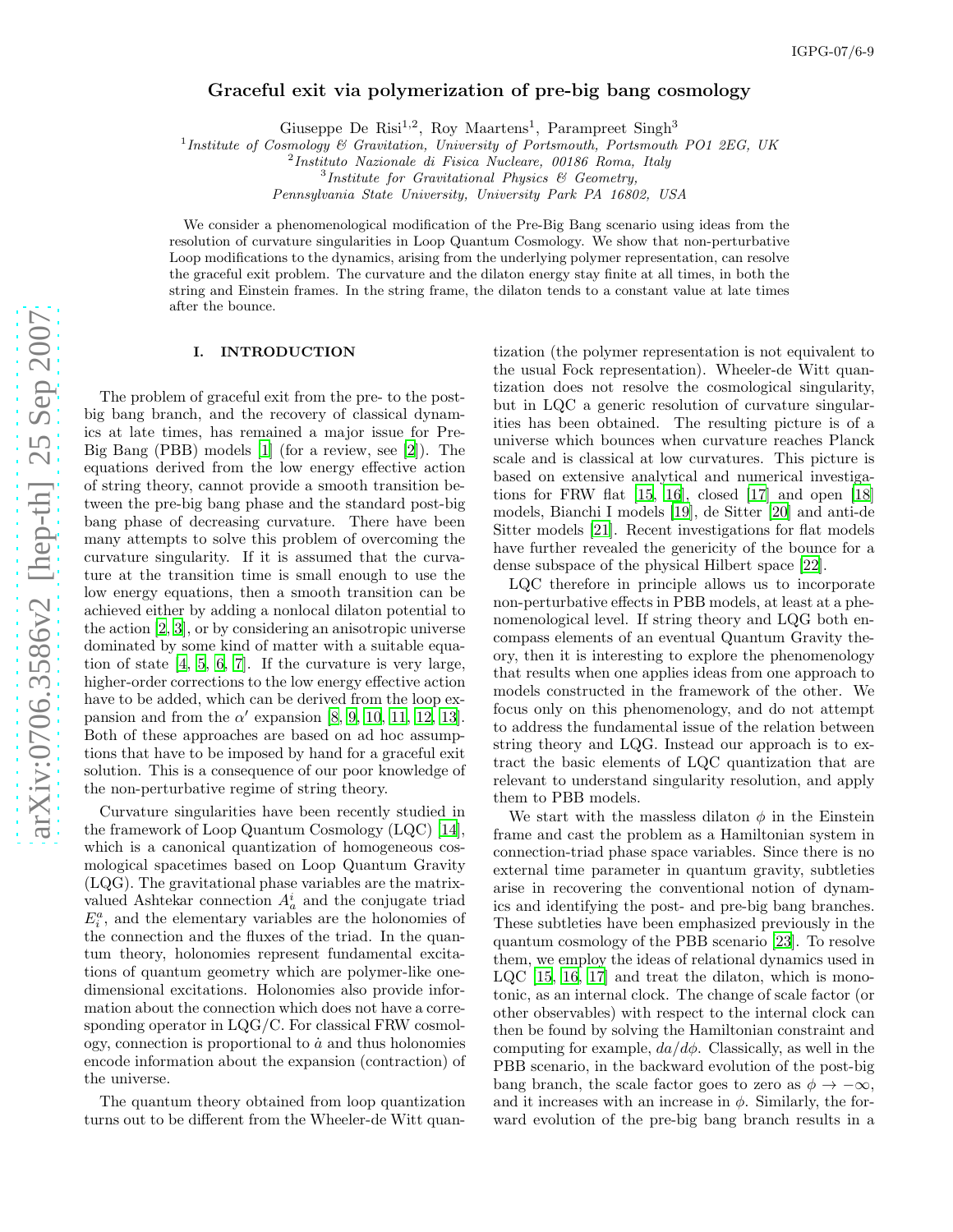decrease in the scale factor as  $\phi$  increases, with the scale factor vanishing as  $\phi \to \infty$ .

The pre and post-big bang branches are distinguished by the behavior of the scale factor with respect to the dilaton. In classical general relativity and in PBB scenarios (without any tree-level corrections), the pre- and post-big bang branches are disjoint. A Wheeler-De Witt quantum cosmology analysis of the PBB scenario reveals that the pre- and post-big bang phases correspond to different branches of the wavefunction [\[23](#page-7-22)]. At an effective level, trajectories for the scale factor or the dilaton with respect to proper time can be obtained by recasting the equations via introduction of a parameter  $t$ , for example:  $da/d\phi = (da/dt)/(d\phi/dt)$ . The parameter t, which plays the role of classical external time, can be thought of as emerging by semi-classical approximations. We would employ this algorithm in our analysis, using the observation that the underlying loop quantum dynamics can be described by an effective Hamiltonian for states which are semi-classical at late times [\[16](#page-7-15), [17\]](#page-7-16). As it will turn out, loop quantum geometric effects lead to a non-singular transition between the pre- and post-big bang branches, with respect to the internal clock  $\phi$ . Unlike the Wheeler-De Witt quantization, the pre- and post-big bang phases correspond to the same branch of the wavefunction in LQC [\[15,](#page-7-14) [16,](#page-7-15) [17](#page-7-16)]. Using the effective Hamiltonian, this dynamics translates to a non-singular evolution with respect to the time parameter  $t$ .

Since our approach captures the features of the polymer representation in LQG/C, we will refer to it as "polymerization", as in a recent work on the quantization of cosmological spacetimes [\[24\]](#page-7-23). Once the polymerization has been performed in the Einstein frame, we transform the dynamical equations to the string frame and study the solutions. We show that polymerization indeed cures the curvature singularity in both the Einstein and string frames. Furthermore, at late times there is a smooth transition to classical dynamics. Thus the graceful exit problem in the PBB scenario is overcome in this approach.

The paper is organized as follows. In Sec. II we start with the zeroth order effective action in the Einstein frame for the dilaton without potential, and use a Legendre transformation to cast the problem as a Hamiltonian system with connection-triad phase space variables. We then perform polymerization of the connection and show that generic solutions of the modified dynamical equations in the Einstein frame are non-singular. In Sec. III, we give the modified dynamical equations in the string frame. Interestingly, polymer modifications appear similar to quantum one loop corrections in the string frame. By numerically integrating the dynamical equations we show that singularity resolution is obtained also in the string frame. In Sec. IV we summarize our results and compare the polymer modifications leading to non-singular dynamics with previous attempts in PBB scenarios using one loop quantum corrections in the string frame action.

### II. POLYMERIZATION IN THE EINSTEIN FRAME

Our starting point is the low-energy effective action derived from string theory in the Einstein frame. We set the antisymmetric  $B_{\mu\nu}$  field to zero, and assume stabilization of all moduli fields associated with compactification. In the absence of a dilaton potential, the action is (with units  $c = \hbar = 1$  and  $8\pi G = M_P^2$ )

<span id="page-2-1"></span>
$$
S = -\int d^4x \sqrt{-g} \left[ \frac{M_P^2}{2} R - \frac{1}{2} g^{\mu\nu} \partial_\mu \phi \partial_\nu \phi \right]. \tag{1}
$$

Variation with respect to the metric and the dilaton gives the equations of motion

$$
M_P^2 G_{\mu\nu} = \partial_\mu \phi \partial_\nu \phi - \frac{1}{2} g_{\mu\nu} \partial_\sigma \phi \partial^\sigma \phi \,, \quad \nabla^\mu \nabla_\mu \phi = 0 \,. \tag{2}
$$

For the FRW metric these lead to

<span id="page-2-2"></span>
$$
H^{2} = \frac{1}{6M_{P}^{2}}\dot{\phi}^{2}, \quad \dot{H} = -\frac{1}{2M_{P}^{2}}\dot{\phi}^{2}, \quad \ddot{\phi} + 3H\dot{\phi} = 0 \,, \quad (3)
$$

of which only two equations are independent. In the PBB scenario, there are two disjoint solutions: an expanding post-big bang branch and the contracting pre-big bang branch, separated by a curvature singularity at  $t = 0$ , as shown in Fig. [1.](#page-2-0)



<span id="page-2-0"></span>FIG. 1: The scale factor  $a(t)$  in the Einstein frame: blue (dashed) curves are the standard singular PBB solutions; the red (solid) curve is the non-singular solution after polymer LQC modifications. (We set  $M_P = 1 = \beta$  in all the plots.)

In order to implement effects of polymer quantization we cast the problem in the Hamiltonian framework with same phase space variables as in LQC. These are the gravitational degrees of freedom  $(c, p)$ , corresponding to the connection and the triad variables (the latter kinematically related to metric as  $p = a^2$ , and the matter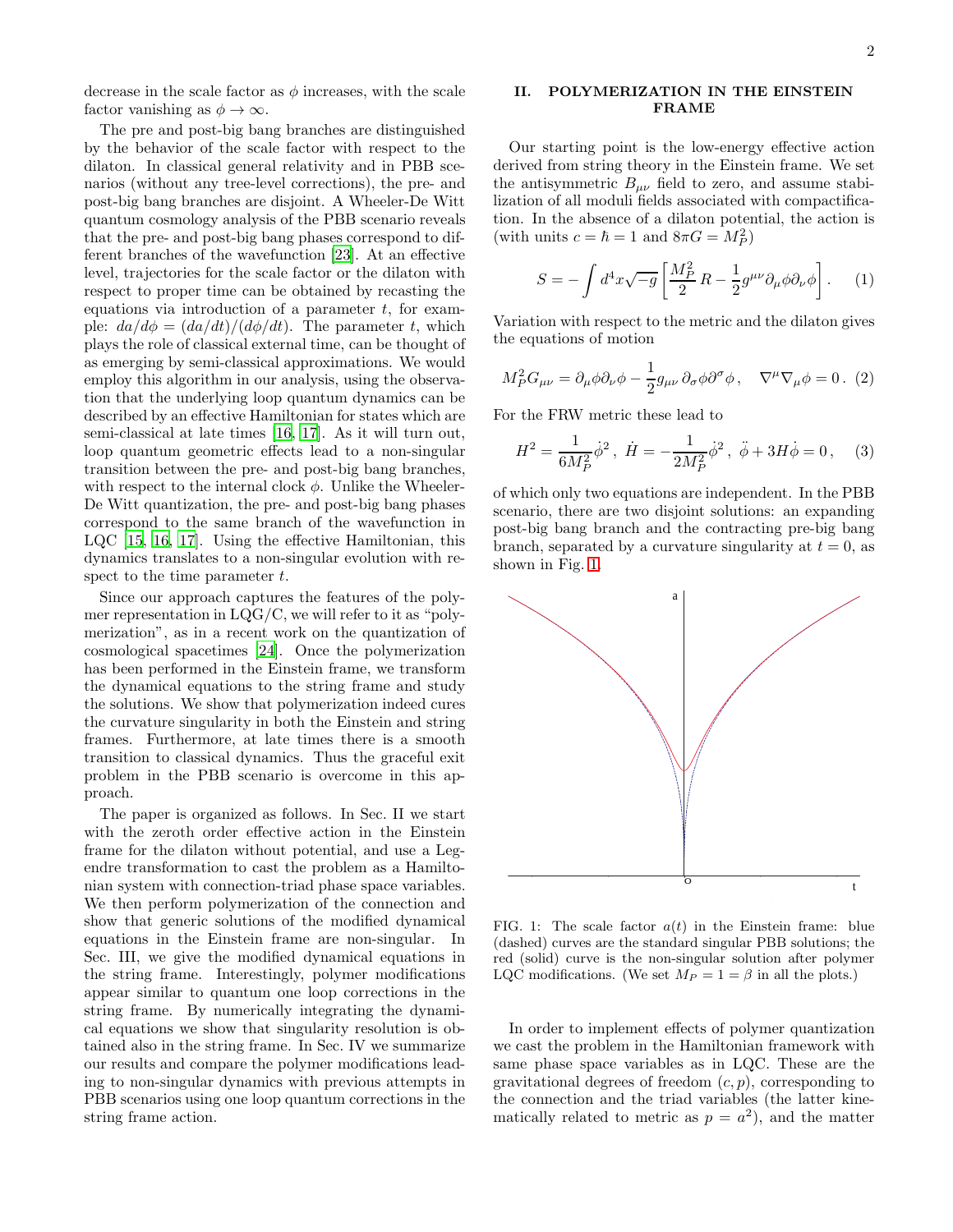degrees of freedom  $(\phi, \pi_{\phi})$ . In the classical limit,

<span id="page-3-2"></span>
$$
(c, p) = (\dot{a}, a^2), \quad (\phi, \pi_{\phi}) = (\phi, a^3 \dot{\phi}).
$$
 (4)

We obtain the Hamiltonian from the action [\(1\)](#page-2-1) using a Legendre transformation:

<span id="page-3-0"></span>
$$
\mathcal{H} = -3 M_P^2 c^2 p^{1/2} + \frac{\pi_\phi^2}{2p^{3/2}}.
$$
 (5)

The dynamical equations [\(3\)](#page-2-2) can be obtained via Hamilton's equations of motion:  $\dot{x} = \{x, \mathcal{H}\}.$ 

In LQC, there is no analog of the connection operator. Information about the connection is instead obtained from the holonomies, whose elements are of the form  $\exp(i\lambda c)$ , where the underlying quantum geometry imposes [\[16](#page-7-15)]

<span id="page-3-7"></span>
$$
\lambda = \beta \, \frac{L_P}{p^{1/2}} \,. \tag{6}
$$

Here  $\beta$  is a dimensionless constant, which in LQC is  $O(1)$ . It determines the minimum eigenvalue of the area operator in LQG,  $\beta^2 L_P^2$ . The parameter  $\lambda$  thus captures the discrete nature of quantum geometry in LQC. Dynamics in LQC is described by a quantum difference equation. However, using geometric methods of quantum mechanics one can find an effective Hamiltonian of the form [\(5\)](#page-3-0) that provides an excellent approximation to the quantum evolution of the states which are semi-classical at late times [\[25\]](#page-7-24). One of the features of this Hamiltonian is the presence of higher order terms in c which arise by expressing the Hamiltonian in the elements of holonomies. The effective Hamiltonian contains terms of the form  $\sin(\lambda c)$ , which can be thought of as capturing the non-local character of quantum curvature at leading order in an effective continuum spacetime [\[26\]](#page-7-25).

To capture this key feature of LQC, we will adopt it at an effective level in the present scenario and perform a phenomenological polymerization,

<span id="page-3-5"></span>
$$
c \rightarrow \frac{\sin(\lambda c)}{\lambda}, \qquad (7)
$$

which leads to

<span id="page-3-1"></span>
$$
\mathcal{H}_{\text{eff}} = -3M_P^2 \frac{\sin^2(\lambda c)}{\lambda^2} p^{1/2} + \frac{\pi_\phi^2}{2p^{3/2}}.
$$
 (8)

For small curvature,  $\sin(\lambda c)/\lambda \approx c$ , Eq. [\(8\)](#page-3-1) reduces to Eq. [\(5\)](#page-3-0). However significant departures from classical dynamics are expected when  $\lambda c$  is large. As we show below the effective Hamiltonian [\(8\)](#page-3-1) leads to classical dynamics where expected, and to a significant departure from it when the curvature scalar is large,  $R = O(M_P^2)$ , producing a non-singular evolution from the pre- to the post-big bang.

Let us first consider the Hamilton's equation for  $p$ ,

$$
\dot{p} = \{p, \mathcal{H}_{\text{eff}}\} = \frac{2p^{1/2}}{\lambda} \sin(\lambda c) \cos(\lambda c) ,\qquad (9)
$$

which leads to

<span id="page-3-6"></span>
$$
H^{2} = \frac{\dot{p}^{2}}{4p^{2}} = \frac{M_{P}^{2}}{\beta^{2}} \sin^{2}(\lambda c) \left[1 - \sin^{2}(\lambda c)\right].
$$
 (10)

This can be cast in the form of a modified Friedman equation by using the Hamiltonian constraint  $\mathcal{H}_{\text{eff}} \approx 0$ , and Eq. [\(4\)](#page-3-2) to determine  $sin(\lambda c)$ :

<span id="page-3-3"></span>
$$
H^{2} = \frac{1}{3M_{P}^{2}} \frac{\dot{\phi}^{2}}{2} \left( 1 - \frac{\dot{\phi}^{2}/2}{M_{*}^{4}} \right), \quad M_{*} = \frac{3^{1/4}}{\sqrt{\beta}} M_{P} \,. \tag{11}
$$

We obtain the Raychaudhuri equation from this by using the Klein-Gordon equation (or alternatively from Hamilton's equation for  $\dot{c}$ ),

$$
\dot{H} = -\frac{1}{2M_P^2} \dot{\phi}^2 \left( 1 - \frac{\dot{\phi}^2}{M_*^4} \right) . \tag{12}
$$



<span id="page-3-4"></span>FIG. 2: The dilaton  $\phi(t)$  for the standard PBB (blue, dashed) and the LQC polymerized (red, solid) models.

As is evident from the modified Friedman and Raychaudhuri equations, corrections originating from polymerization die away rapidly when  $\phi^2 \ll M_*^4$ . However, when  $\dot{\phi}^2$  is comparable to  $M_*^4$ , quantum gravity modifications become significant and lead to a bounce.

The Klein-Gordon equation implies  $\dot{\phi} = \pi_{\phi}/a^3$ , and substituting into Eq. [\(11\)](#page-3-3) we find

$$
\left(\frac{a}{a_0}\right)^6 = 1 + 3\frac{M_*^4}{M_P^2}t^2\,,\tag{13}
$$

where  $a_0 > 0$  is the minimum value of a, at  $t = 0$ . Then it follows that

$$
\phi = \sqrt{\frac{2}{3}} M_P \sinh^{-1} \left( \frac{\sqrt{3} M_*^2}{M_P} t \right), \quad (14)
$$

$$
H = \frac{M_{*}^{4}t}{M_{P}^{2} + 3M_{*}^{4}t^{2}}.
$$
\n(15)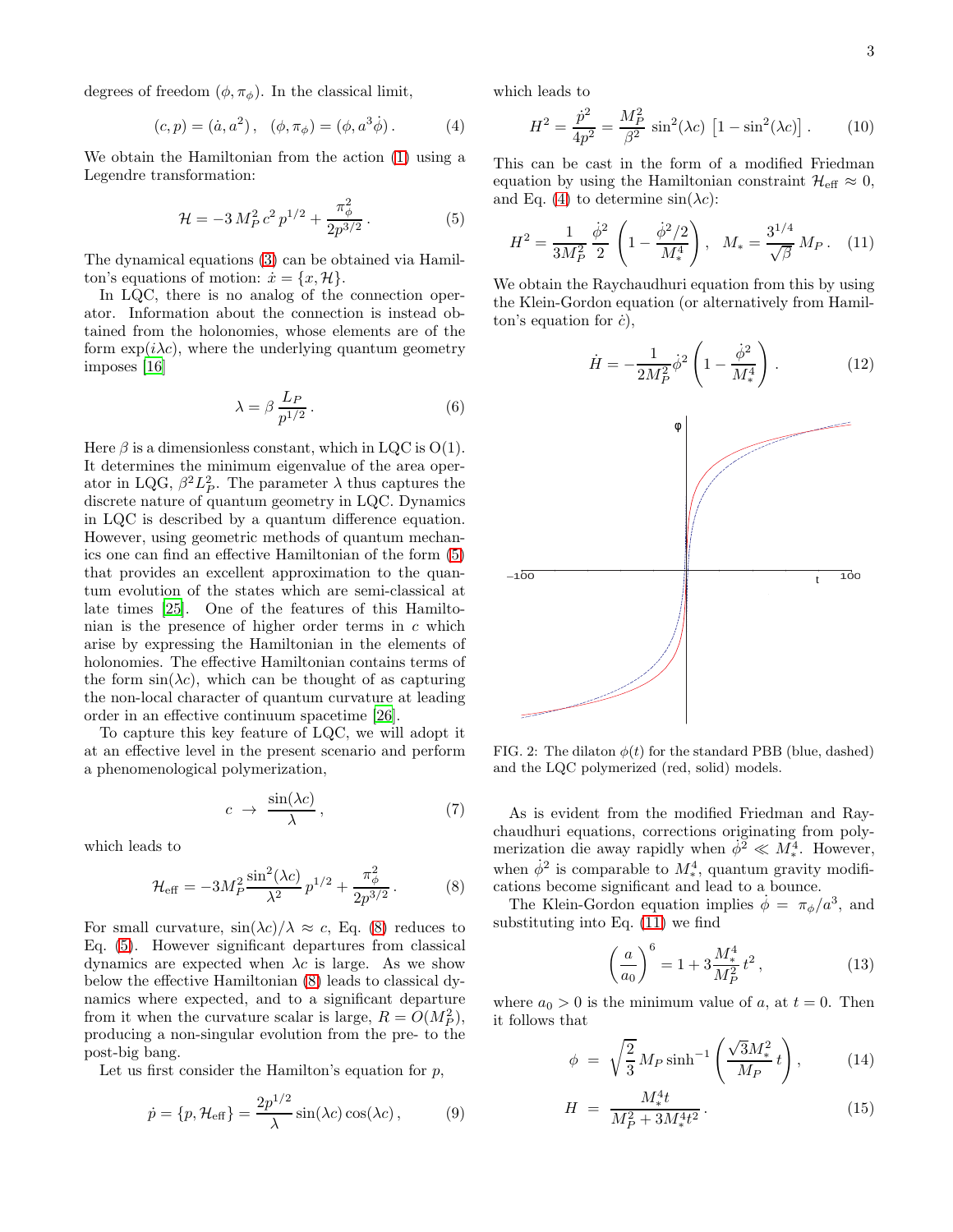

<span id="page-4-0"></span>FIG. 3: The Hubble rate  $H(t)$  for standard PBB (blue, dashed) and LQC polymerized (red, solid) models, and the dilaton velocity  $\dot{\phi}(t)$  in standard (black, dashed) and polymerized (green, solid) models.

.



<span id="page-4-1"></span>FIG. 4: The Ricci curvature  $R(t)$  for LQC polymerized (red) and standard PBB (blue) models.

These solutions are regular for all time, as shown in Figs. [2](#page-3-4) and [3](#page-4-0) . The curvature stays finite through the bounce (Fig. [4\)](#page-4-1). The scale factor undergoes a bounce from a phase of accelerated contraction as can be seen in Fig. [1.](#page-2-0) The kinetic energy of the dilaton is also regular and well behaved. The maximum dilaton kinetic energy and Ricci curvature are

$$
\frac{\dot{\phi}_0^2}{2} = M_*^4 \,, \quad |R_0| = \frac{6M_*^4}{M_P^2} \,. \tag{16}
$$

It is important to note that the polymerization [\(7\)](#page-3-5) is truly of non-perturbative character in the sense that  $\sin(\lambda c)$  is an infinite series in powers of  $\lambda$ . However, by writing Eq.  $(10)$  in the form  $(11)$ , this feature is concealed. Then the term in Eq. [\(11\)](#page-3-3) that is quadratic in kinetic energy may appear to originate from a truncation of a series expansion in kinetic energy of the dilaton. No such truncation has been performed, and the appearance of the  $\dot{\phi}^4$  term is an artifact of our expressing the nonperturbative Eq. [\(10\)](#page-3-6) in the form of a modified Friedman equation [\(11\)](#page-3-3).

## III. DYNAMICS IN THE STRING FRAME

We have seen that LQG-inspired polymerization of the connection variable leads to non-singular evolution between the pre-big bang and the post-big bang in the Einstein frame. A complete understanding requires analyzing the dynamics in the string frame, since a reliable solution of the graceful exit problem must work in both frames [\[2\]](#page-7-1). The string frame action is

$$
\tilde{S} = -\int d^4x \sqrt{-\tilde{g}} \, e^{-\varphi/M_P} \left[ \frac{M_P^2}{2} \tilde{R} + \frac{1}{2} \tilde{g}^{\mu\nu} \partial_\mu \varphi \partial_\nu \varphi \right]. \tag{17}
$$

In an FRW universe, this action gives the equations of motion,

$$
\tilde{H}^2 - \frac{\varphi'}{M_P} \tilde{H} + \frac{\varphi'^2}{6M_P^2} = 0, \qquad (18)
$$

$$
\tilde{H}' + \frac{2\varphi'}{M_P}\tilde{H} - \frac{\varphi'^2}{2M_P^2} = 0, \qquad (19)
$$

$$
\varphi'' + 3\varphi'\tilde{H} - \frac{\varphi'^2}{M_P} = 0.
$$
 (20)

Here a prime denotes a derivative with respect to proper time  $\tilde{t}$  in the string frame, and  $\tilde{H} = \tilde{a}'/\tilde{a}$ . The transformation between the Einstein and string frames is given by

$$
dt = e^{-\varphi(\tilde{t})/2M_P} d\tilde{t}, \qquad (21)
$$

$$
a(t) = e^{-\varphi(\tilde{t})/2M_P}\tilde{a}(\tilde{t}), \ \phi(t) = \frac{1}{\sqrt{2}}\varphi(\tilde{t}). \tag{22}
$$

Using these transformations, the LQC modified equations in the string frame are

<span id="page-4-2"></span>
$$
\tilde{H}^2 - \frac{\varphi'}{M_P} \tilde{H} + \frac{\varphi'^2}{6M_P^2} \left[ 1 + e^{\varphi/M_P} \frac{\varphi'^2}{8M_*^4} \right] = 0, (23)
$$
\n
$$
\tilde{H}' + 2 \frac{\varphi'}{M_P} \tilde{H} - \frac{\varphi'^2}{2M_P^2} \left[ 1 + e^{\varphi/M_P} \frac{\varphi'^2}{4M_*^4} \right] = 0, (24)
$$

$$
\varphi'' + 3\varphi' \tilde{H} - \frac{\varphi'^2}{M_P} = 0. (25)
$$

Solutions of Eqs.  $(23)$ – $(25)$  are illustrated in Figs. [5](#page-5-0)[–8.](#page-5-1) The dynamical evolution in the string frame is such that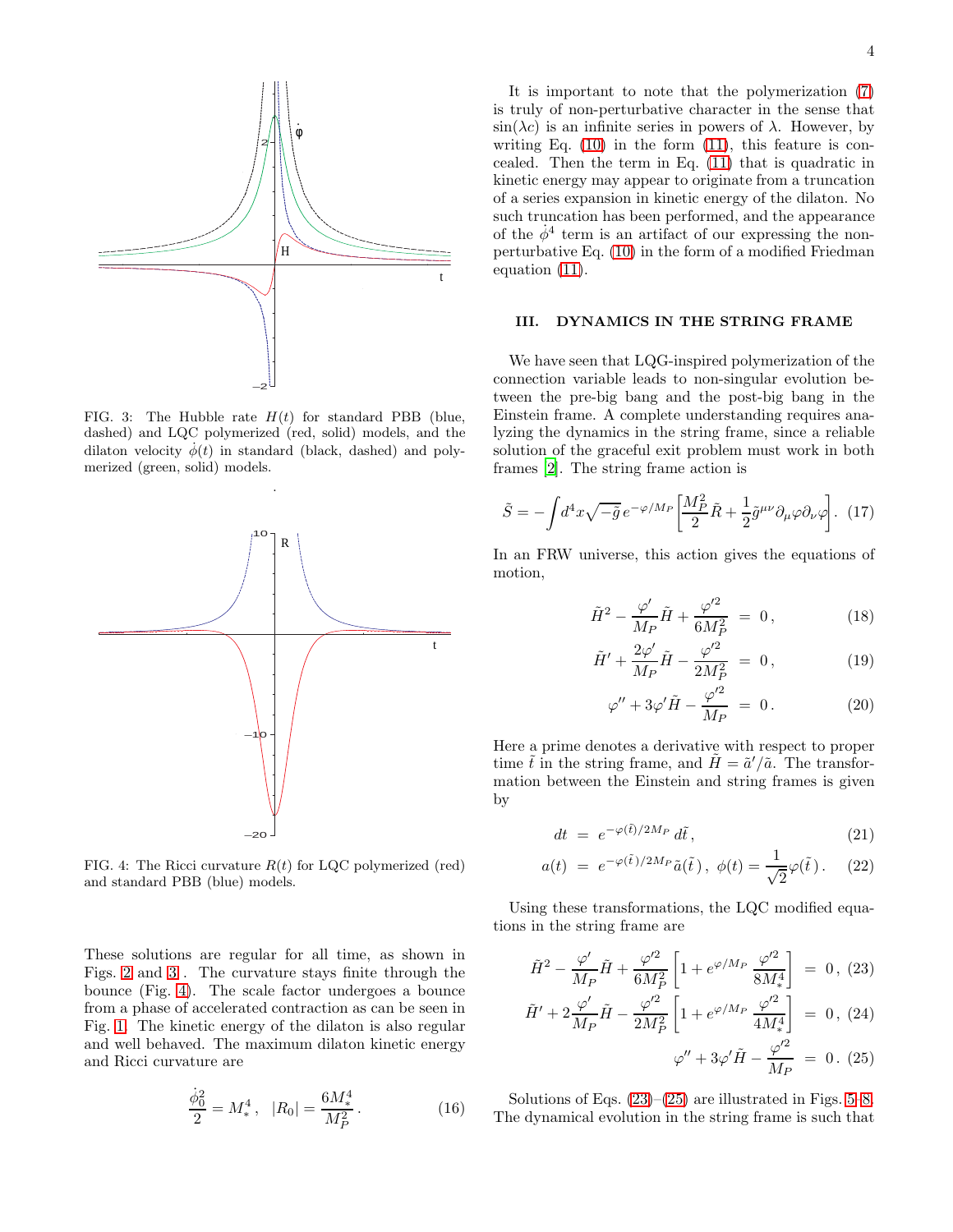

<span id="page-5-0"></span>FIG. 5: As in Fig. [1,](#page-2-0) in the string frame.



FIG. 7: As in Fig. [3,](#page-4-0) in the string frame. .



FIG. 6: As in Fig. [2,](#page-3-4) in the string frame.

the Hubble parameter (and hence the curvature) reaches a maximum and then starts to decrease, thus providing a graceful exit from the singularity problem. The dilaton monotonically grows with time as in the classical PBB scenario, but its slope decreases with time, and its derivative approaches zero. This opens up an interesting possibility, as it appears that polymer modifications can possibly alleviate the problem of late-time stabilization of the dilaton [\[2\]](#page-7-1). For a more complete investigation, one needs to study the dynamics with a non-perturbative potential, which is beyond the scope of the present work.



FIG. 8: As in Fig. [4,](#page-4-1) in the string frame.

## <span id="page-5-1"></span>IV. CONCLUSIONS

We have shown that LQC inspired polymerization applied to the PBB scenario leads to a solution of the graceful exit problem, i.e., a regularization of the singularity that divides the pre- and post-big bang branches in the PBB case. The polymerization was performed in the Einstein frame and the resulting modified dynamical equations were transformed to the string frame. The graceful exit is achieved both in Einstein and string frame without any fine tuning of parameters. In addition, the dilaton in the string frame approaches a constant value at late times. Thus a phenomenological approach using ideas from LQC within the string-theory based PBB leads to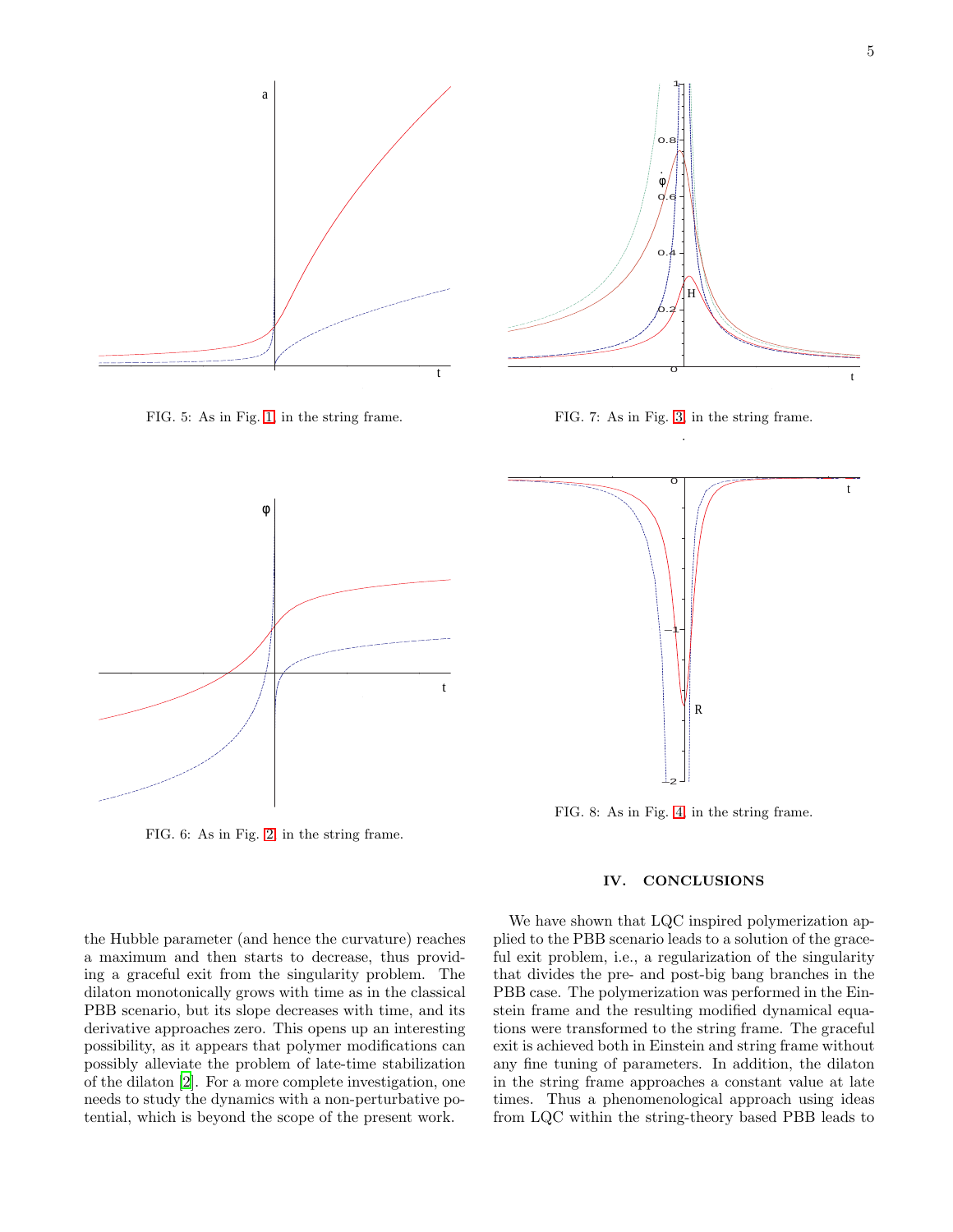We note that, unlike other attempts to construct graceful exit solutions, which introduce matter that violates the null energy condition to regularize the singularity [\[8](#page-7-7), [29\]](#page-7-26), our model regularizes the singularity via gravitational effects, without needing any null energy condition violating matter. Polymerization of the connection induces quantum gravitational effects which are only significant at large curvatures. As the curvature becomes small they die quickly and lead to classical dynamics at low curvature scales. Thus in comparison with previous attempts, our model does not suffer from the lack of classical solutions at late times and there is a generic graceful exit not only from the curvature singularity but also to the classical branch.

An important question which arises is whether polymerization has anything in common with quantum corrections considered so far in PBB. The appearance of the  $\exp(\varphi/M_P)$  factor with the squared kinetic energy term is notable, since this is apparently similar to the term obtained by considering one-loop quantum corrections to the string frame action. With a correction

$$
\mathcal{L}_q = 2 \frac{(\nabla \varphi)^4}{M_P^4} \tag{26}
$$

added to the string frame action [\[29\]](#page-7-26), one obtains a first order correction to the energy-momentum tensor. This has the form of a perfect fluid with

$$
\rho_q = 3 \frac{\varphi'^4}{M_P^4}, \quad p_q = \frac{\varphi'^4}{M_P^4}, \tag{27}
$$

so that the the equations of motion give

$$
3\tilde{H}^2 - 3\frac{\varphi'}{M_P}\tilde{H} + \frac{\varphi'^2}{2M_P^2} \;=\; e^{\varphi/M_P}\rho_p, (28)
$$

$$
2\tilde{H}' + 3\tilde{H}^2 - \frac{\varphi''}{M_P} + \frac{2\varphi'}{M_P}\tilde{H} - \frac{\varphi'^2}{2M_P^2} = e^{\varphi/M_P}p_q. (29)
$$

Notice that in this case,  $w_q = p_q/\rho_q = 1/3$ . By contrast, using Eqs.  $(23)$ – $(25)$ , we find that for the LQC polymerization,

$$
\rho_{\rm poly} = -\frac{\varphi'^4}{16M_*^4}, \ p_{\rm poly} = -\frac{3\varphi'^4}{16M_*^4}, \ w_{\rm poly} = 3. \quad (30)
$$

Thus it appears not to be possible to re-cast the LQCinspired polymerization in terms of a one-loop quantum correction to the low energy string theory action.

In our phenomenological approach we have exported to PBB scenarios one of the key features of quantum geometry in non-perturbative LQC, as understood at the level of an effective continuum spacetime. In related work on string-based cyclic models [\[27\]](#page-7-27), the results have been encouraging for the resolution of singularities, as in the present analysis. However, these investigations should be viewed as first steps in the direction of applying insights

from non-perturbative quantum geometry approaches to string-based cosmological models. Various questions remain open, including an understanding of the relation of polymerization to an action framework. It is a priori not clear whether an action with a finite number of terms as understood in conventional treatments can be written to mimic polymerization at an effective Hamiltonian level. Another issue is to consider polymerization of the matter degrees of freedom along with the gravitational ones. Furthermore, the polymerization considered in our analysis does not capture effects arising from quantum properties of states, such as dispersions and skewness, which although expected to be small in magnitude may provide useful insights.

We conclude with a remark on the different possible ways to polymerize, alternative to Eqs. [\(6\)](#page-3-7) and [\(7\)](#page-3-5). Although it is tempting to consider various other choices, for example treating  $\lambda$  as a constant or a function of p different from Eq.  $(6)$ , it turns out that such versions of polymerization are ruled out by physical constraints. Firstly, the alternatives do not lead to classical GR at low curvature scales, and secondly, they produce unphysical quantum gravity effects at gauge-dependent scales [\[16](#page-7-15)]. Polymerization based on the correct loop quantization of cosmological spacetimes [\[16\]](#page-7-15) does not suffer from these problems. Apart from the functional dependence in  $\lambda$ , we could also consider polymerizations such as  $c \to 2 \sin(\lambda c/2)/\lambda$ , which may arise from a different quantization scheme. Any such choice (or a similar trigonometric form) leads to similar qualitative results, only effecting the value of  $\beta$  in Eq. [\(6\)](#page-3-7).

Acknowledgements: We thank Alejandro Corichi, Aseem Paranjape, Luca Parisi and Kevin Vandersloot for helpful discussions, and Maurizio Gasperini for useful comments. GDR is supported by INFN. The work of RM is partly supported by STFC. PS is supported by NSF grant PHY-0456913 and the Eberly research funds of Penn State. He also thanks the Institute of Cosmology & Gravitation at Portsmouth for warm hospitality at the beginning of this work.